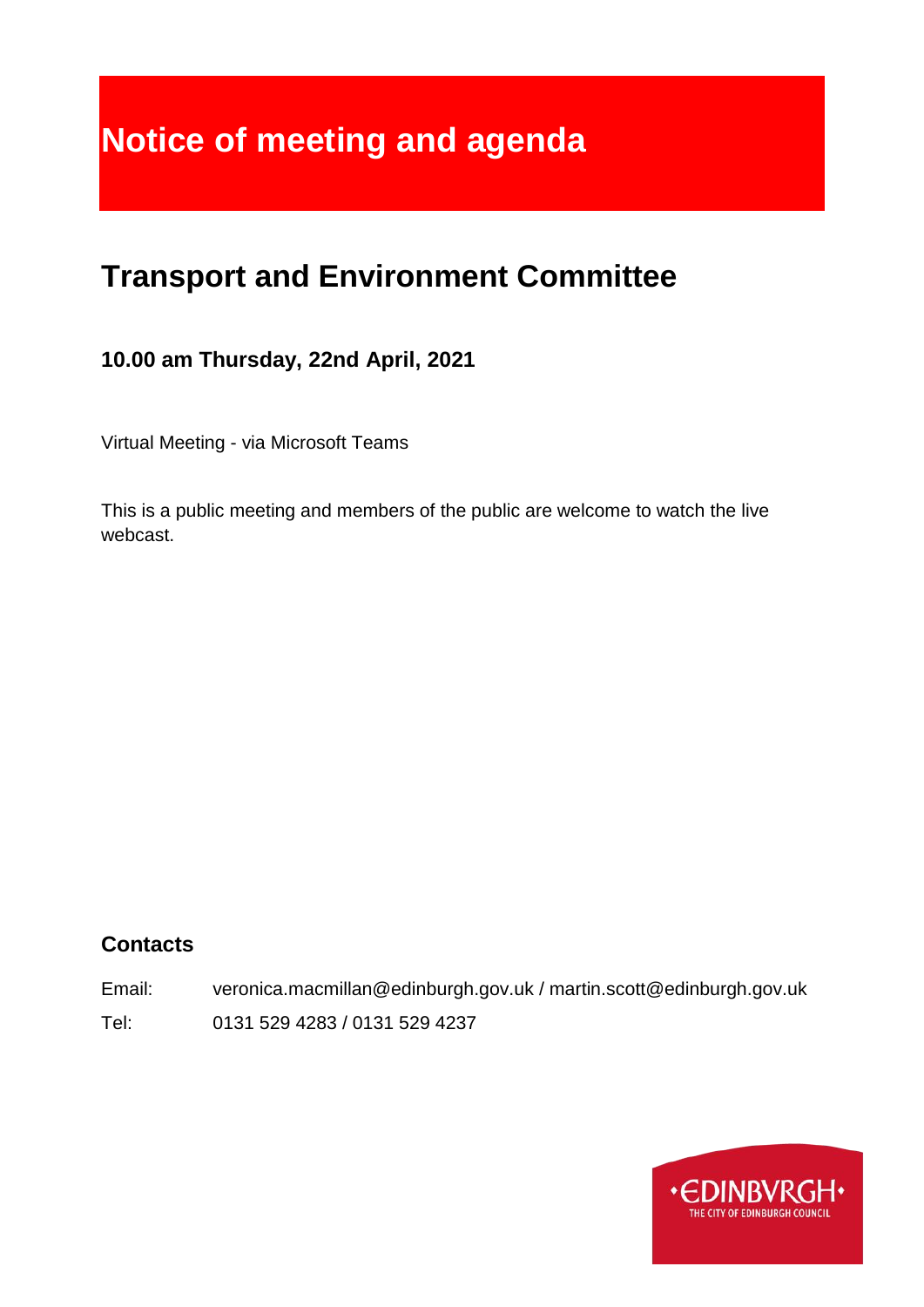## **1. Order of Business**

**1.1** Including any notices of motion and any other items of business submitted as urgent for consideration at the meeting.

## **2. Declaration of Interests**

**2.1** Members should declare any financial and non-financial interests they have in the items of business for consideration, identifying the relevant agenda item and the nature of their interest.

## **3. Deputations**

#### **3.1** If any.

## **4. Minutes**

| 4.1                           | Minute of the Transport and Environment Committee of 28<br>January 2021 – submitted for approval as a correct record  | $7 - 44$    |  |
|-------------------------------|-----------------------------------------------------------------------------------------------------------------------|-------------|--|
| 4.2                           | Minute of the Transport and Environment Committee of 19<br>February 2021 – submitted for approval as a correct record | $45 - 52$   |  |
| <b>5. Forward Planning</b>    |                                                                                                                       |             |  |
| 5.1                           | <b>Transport and Environment Committee Work Programme</b>                                                             | $53 - 58$   |  |
| 5.2                           | <b>Transport and Environment Committee Rolling Actions Log</b>                                                        | $59 - 94$   |  |
| <b>6.Business Bulletin</b>    |                                                                                                                       |             |  |
| 6.1                           | <b>Transport and Environment Business Bulletin</b>                                                                    | $95 - 188$  |  |
| <b>7. Executive Decisions</b> |                                                                                                                       |             |  |
| 7.1                           | Spaces for People - April 2021 Update – Report by the Executive<br>Director of Place                                  | 189 - 242   |  |
| 7.2                           | Delivery of the Road Safety Improvements Programme – Report<br>by the Executive Director of Place                     | $243 - 270$ |  |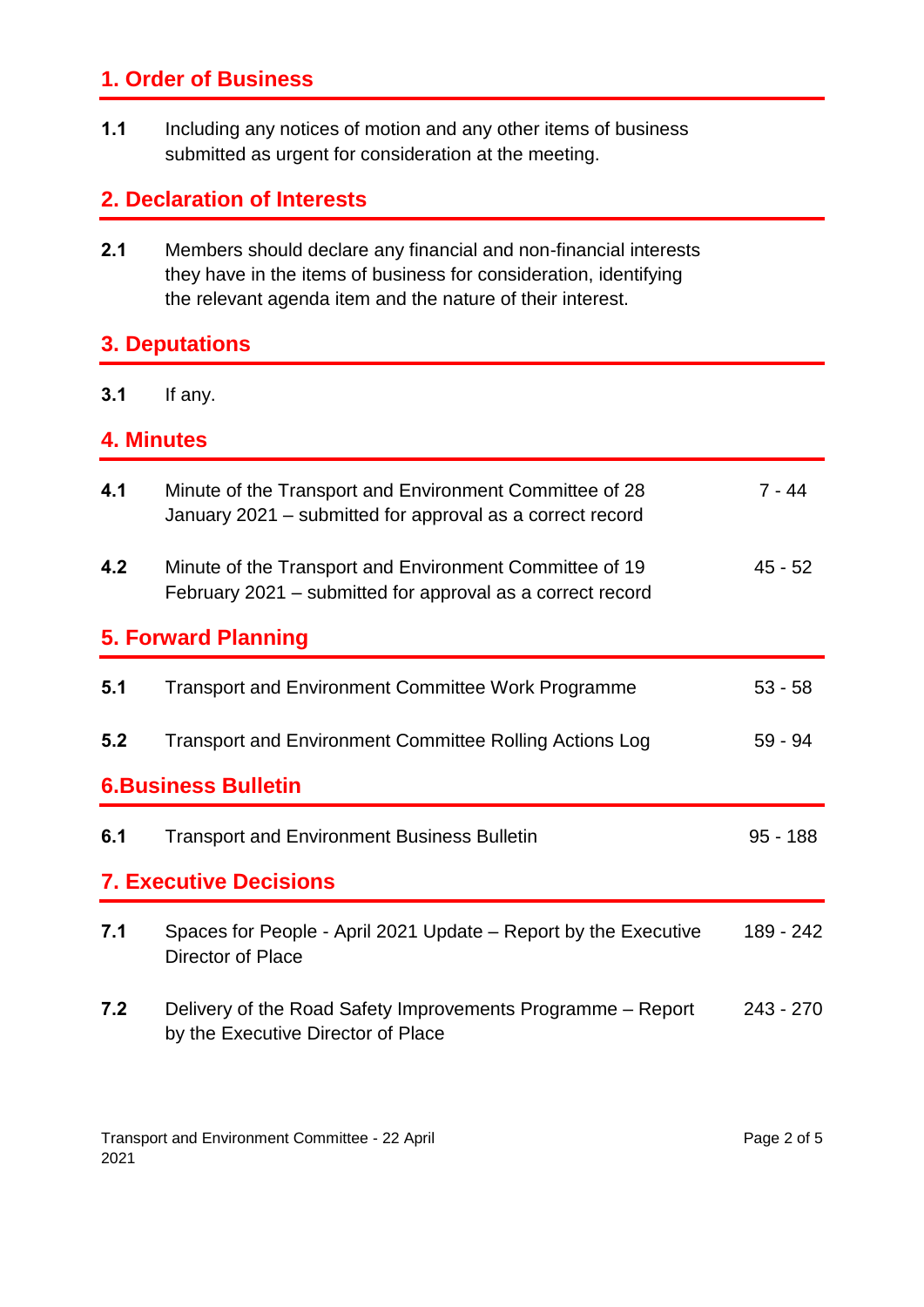| 7.3               | Secure On-Street Cycle Parking Project - Further Expansion -<br>Report by the Executive Director of Place                                                        | 271 - 276   |
|-------------------|------------------------------------------------------------------------------------------------------------------------------------------------------------------|-------------|
| 7.4               | Intelligent Traffic Signals - Variable Message Signs - Report by<br>the Executive Director of Place                                                              | $277 - 282$ |
| 7.5               | Consultation on Further Extension of 20mph Network – Report by<br>the Executive Director of Place                                                                | 283 - 290   |
| 7.6               | Wardie Bay and Beach - Response to Motion – Report by the<br><b>Executive Director of Place</b>                                                                  | 291 - 298   |
| 7.7               | Communal Bin Review Update – Report by the Executive Director<br>of Place                                                                                        | 299 - 326   |
| 7.8               | Future Provision of Public Conveniences – Report by the<br><b>Executive Director of Place</b>                                                                    | $327 - 338$ |
|                   | <b>8. Routine Decisions</b>                                                                                                                                      |             |
| 8.1               | Internal Audit: Overdue Findings and Key Performance Indicators<br>as at 10 February 2021- referral from the Governance, Risk and<br><b>Best Value Committee</b> | $339 - 452$ |
| 8.2               | Transport Arms Length Organisations - Board and Auditor<br>Appointments - Report by the Executive Director of Place                                              | 453 - 456   |
| <b>9. Motions</b> |                                                                                                                                                                  |             |
| 9.1               | Motion by Councillor Webber - Proposed Changes to Roads in<br>Juniper Green                                                                                      |             |
|                   |                                                                                                                                                                  |             |
|                   | "Committee                                                                                                                                                       |             |
|                   | Notes Juniper Green & Baberton Mains Community Council<br>(JGBMCC) is keen to act in response to their own observations<br>and those of their community.         |             |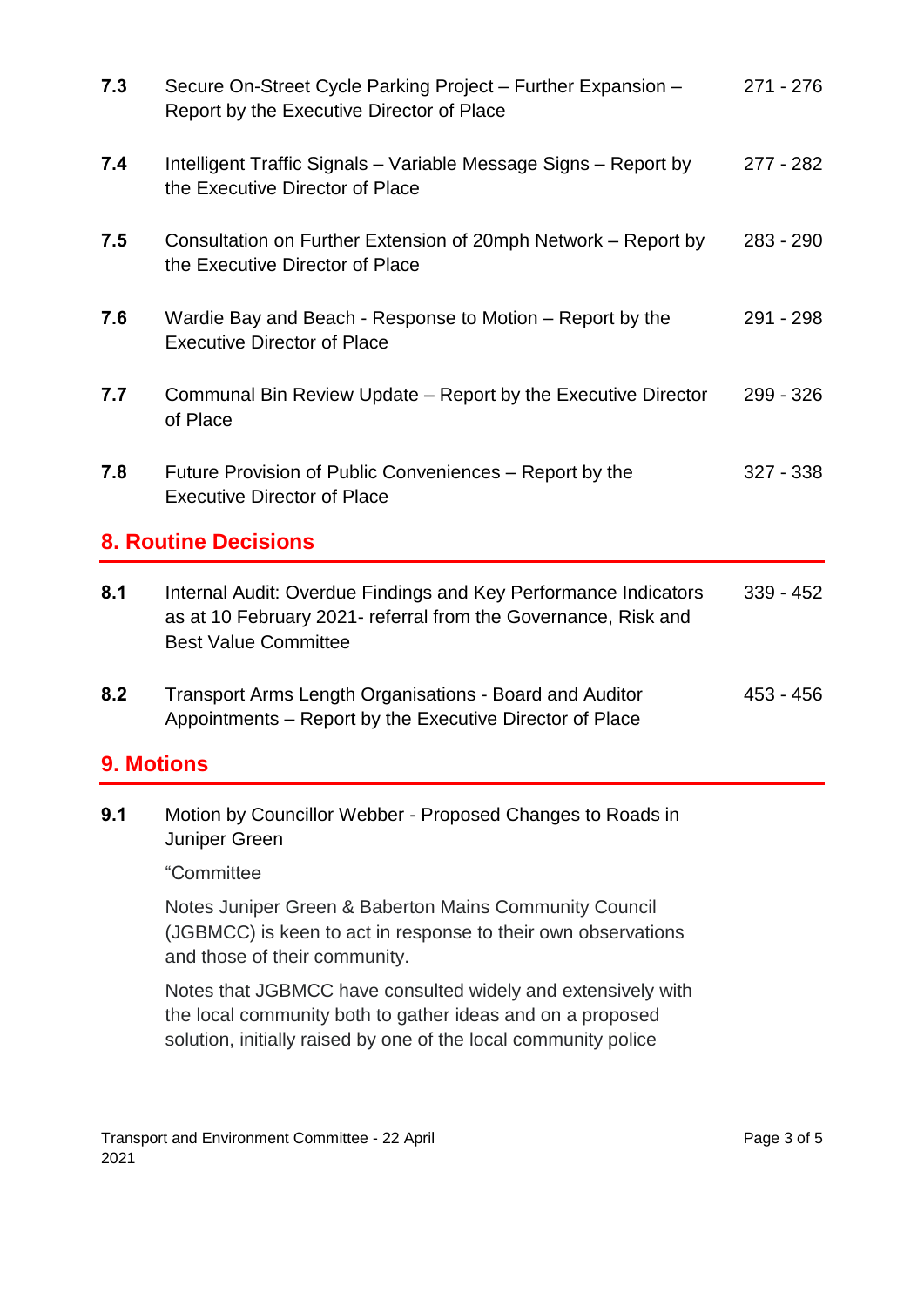officers after observing the issues first-hand during a community speed watch initiative with Cllr Susan Webber

Agrees to:

- Introduce no entry (eastbound) to junction of Woodhall Terrace and Baberton Avenue for motorised vehicles. This means continued access for cyclists
- Runs 24/7, as opposed to being restricted to specific hour

Further agrees to look at the feasibility of widening the pavement to make crossing easier but it might be best to initially enforce this through a temporary barrier as this would enable faster implementation.

Accepts these changes will reduce 'rat runners' and improve the safety of local residents by reducing the risk of an accident, especially during rush hour. This is also consistent with a number of Council and Government policies such as Safer Routes to School.

Notes, these proposed changes have the support of all local Councillors and calls for a report by the Director of Place be brought back in one cycle detailing the actions required to implement these proposals."

### **Andrew Kerr**

Chief Executive

## **Committee Members**

Councillor Lesley Macinnes (Convener), Councillor Karen Doran (Vice-Convener), Councillor Scott Arthur, Councillor Eleanor Bird, Councillor Gavin Corbett, Councillor David Key, Councillor Kevin Lang, Councillor Claire Miller, Councillor Stephanie Smith, Councillor Susan Webber and Councillor Iain Whyte

## **Information about the Transport and Environment Committee**

The Transport and Environment Committee consists of 11 Councillors and is appointed by the City of Edinburgh Council. The meeting will be held by Teams and will be webcast live for viewing by members of the public.